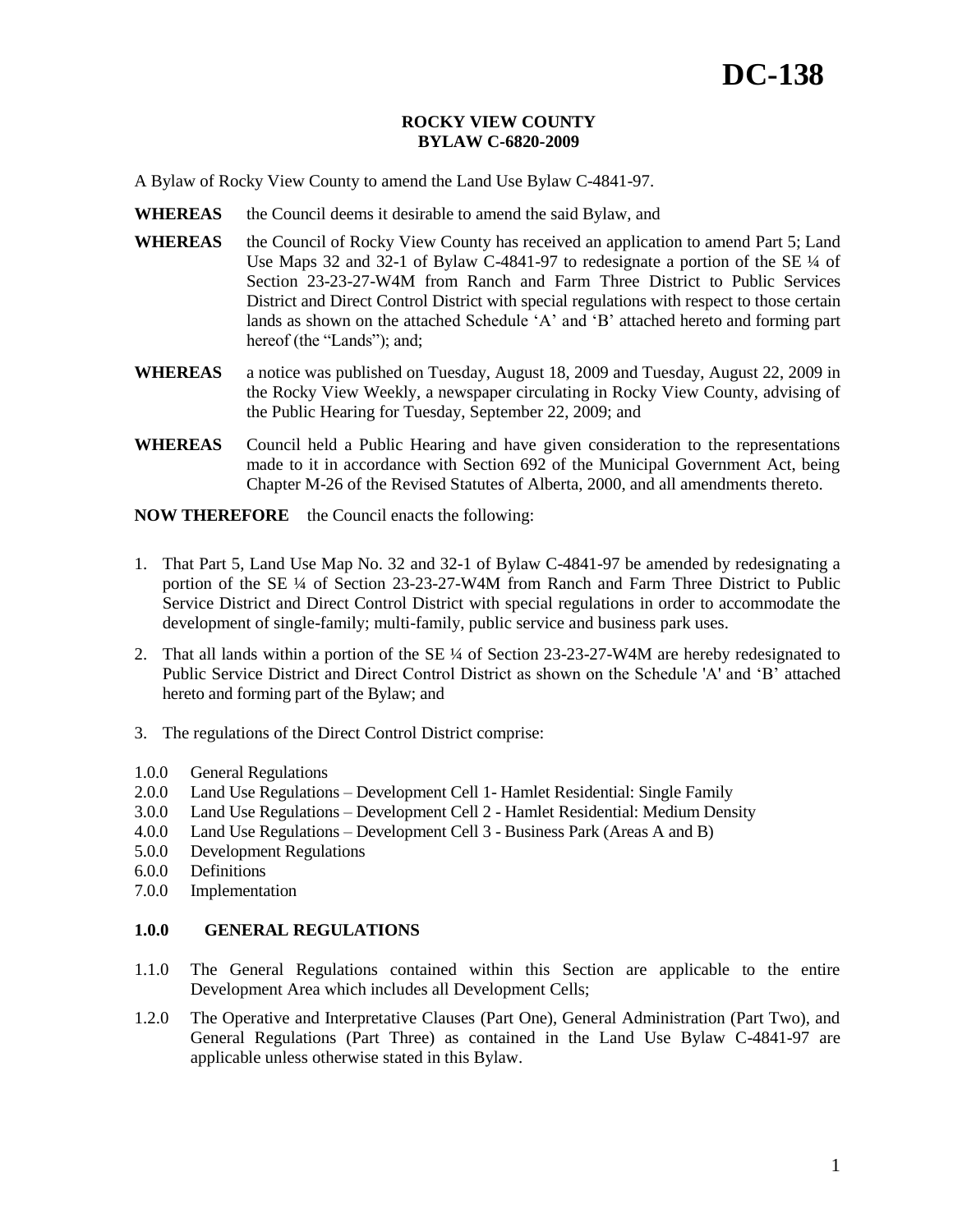- 1.3.0 For the purposes of this Bylaw, the lands shall be divided into three Development Cells, the boundaries and description of which shall be more or less as indicated in Schedule "B" attached except as otherwise approved by Council.
- 1.4.0 The location, maximum size and shape of the Development Cells are approximate and will be determined by Plan of Survey in form and substance satisfactory to the County, to be submitted to the County by the Developer as an application for subdivision approval.
- 1.5.0 The Residential Land Use Policies contained in Section 7.2 of the Hamlet of Langdon Area Structure Plan (Bylaw C-5049-99), as amended, shall be applied to the Hamlet Residential Development Cells.
- 1.6.0 The Business Parks Policies contained in Section 7.3.3 of the Hamlet of Langdon Area Structure Plan (Bylaw C-5049-99), as amended, shall be applied Business Park Development Cell.
- 1.7.0 The Development Authority shall approve applications for Development Permits for those uses which are listed as "Uses" by this Bylaw provided the provisions of the same are completed in form and substance satisfactory to the County, except where specifically noted that Council approval is required.
- 1.8.0 The Development Authority shall be responsible for the issuance of Development Permit(s) for the uses subject to this Bylaw.
- 1.9.0 *Dwelling, Single Detached* and *Accessory Buildings* that comply with the land use regulations in this Bylaw are considered deemed approved and do not require a Development Permit.
- 1.10.0 The Water supply and distribution system required to service any of the Development Cells shall be via a piped water system constructed, licensed and permitted by Alberta Environment;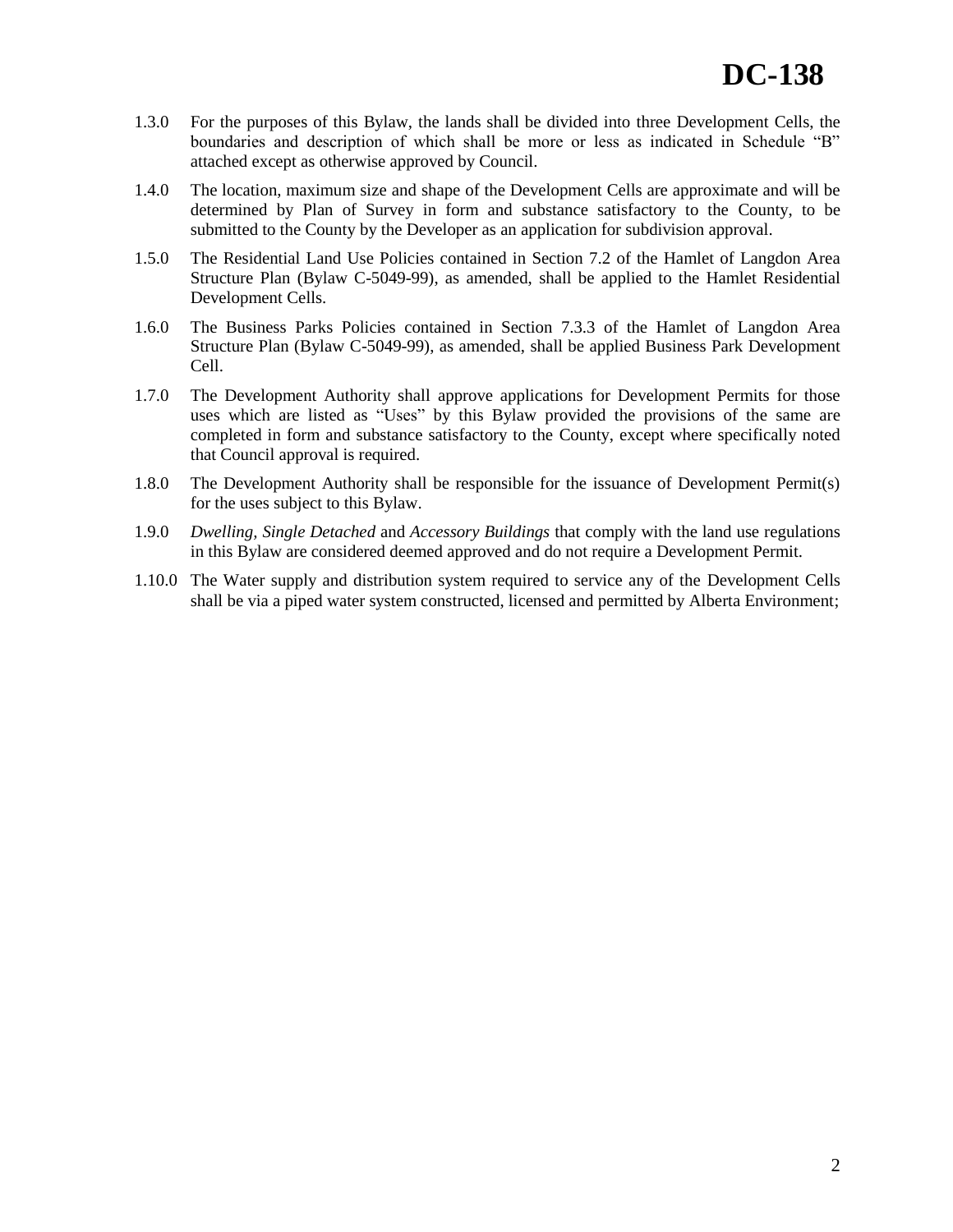# **2.0.0 LAND USE REGULATIONS – DEVELOPMENT CELL 1 - HAMLET RESIDENTIAL: SINGLE FAMILY**

2.1.0 Purpose and Intent

The Purpose and intent of this Development Cell is to provide for single family residential development;

2.2.0 Uses

Dwelling, Single Detached Home Based Business, Type 1 Accessory Buildings less than 65.0 sq. m. (700 sq. ft.) building area Private Swimming Pools

# 2.3.0 Minimum Requirements

- 2.3.1 Parcel Size:
	- a) fully serviced lots: 686 sq. m (7,382 .47 sq. ft.)
- 2.3.2 Yard, Front
	- a) 6.0 m (19.7ft)
- 2.3.3 Yard, Side:
	- a) principal buildings
		- i) unobstructed yard, side: 1.5 m (5.00 ft.)
	- b) accessory building: 0.6 m (2 ft.)
- 2.3.4 Yard, Rear:
	- a) principal buildings: 6.0 m (19 ft.)
	- b) accessory building:  $0.6 \text{ m} (2 \text{ ft.})$
- 2.3.5 Habitable ground floor area (excludes basement):
	- a) 90.0 sq. m (968.8 sq. ft.), single storey dwelling
	- b) 90.0 sq. m (968.8 sq. ft.), being the combined area of any two levels of a split level dwelling.
	- c) 55.74 sq. m (600.0 sq. ft.) main floor area, plus 55.74 sq. m (600.0 sq. ft.) second floor area, two storey dwelling including stair well.
	- d) 74.0 sq. m (796.6 sq. ft.) split level or bi-level main floor area, plus 18.0 sq. m (193.8 sq. ft.) second floor area, two storey dwelling.
	- e) 90.0 sq. m (968.8 sq. ft.) main floor for a dwelling, moved-in

## 2.4.0 Maximum Limits

2.4.1 Site Coverage: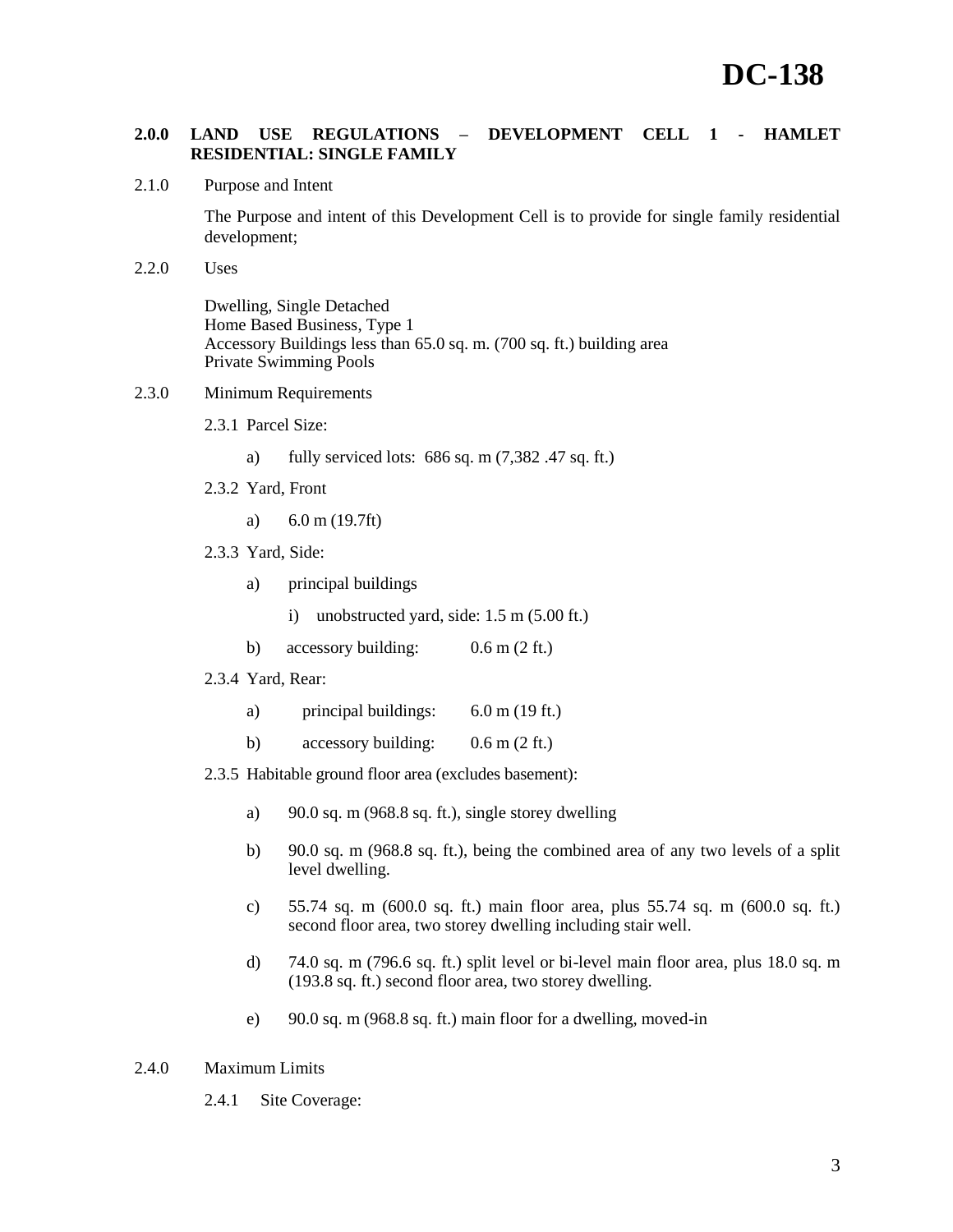- a) maximum total site coverage (all buildings): 35%
- b) maximum coverage of accessory buildings: 10%
- 2.4.2 Height of buildings:
	- a) principal building: 11.0 meters (36.09 ft.)
- 2.5.0 Special Regulations
	- 2.5.1 With respect to Section 2.3.3 Yard, Side there shall be no side yard extensions into the defined minimum required setback. Section 38 of the Land Use Bylaw that provides for cantilever extensions is not applicable under this Direct Control District.
	- 2.5.2 Accessory Buildings are not permitted within the Front Yard of any Dwelling Unit.
	- 2.5.3 The driveway connecting a garage (attached or detached) to a public road shall be a minimum length of 6.5 m (21.33 ft.) when measured from the back of a curb or back of a sidewalk.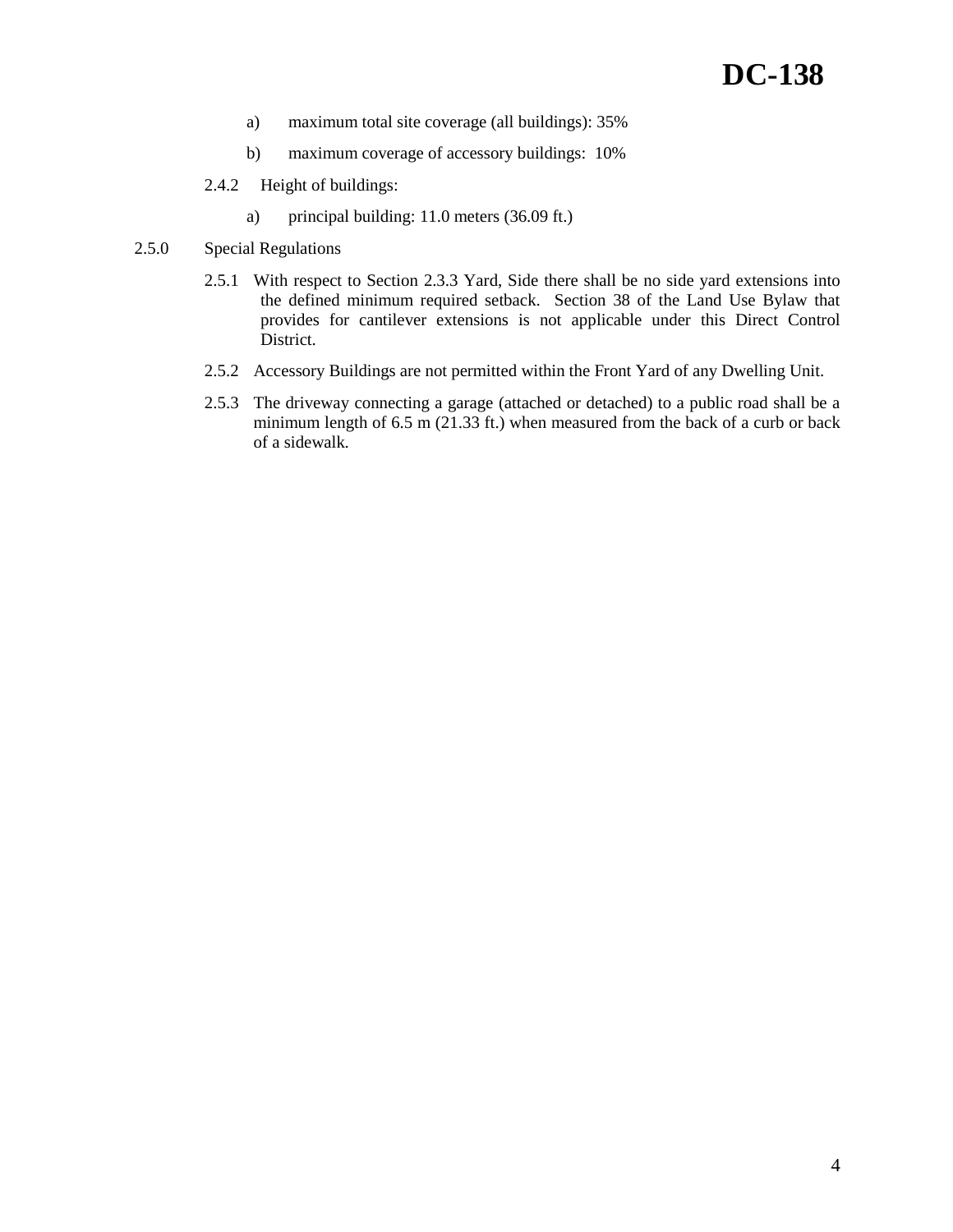## 3.0.0 **LAND USE REGULATIONS - DEVELOPMENT CELL 2 - HAMLET RESIDENTIAL: MEDIUM DENSITY**

3.1.0 Purpose and Intent

The purpose and intent of this Development Cell is to allow for the development of medium density residential dwelling units. This would include semi-detached dwellings or attached townhouses clustered in groupings of 6 units or less.

3.2.0 Uses

Row Housing Dwelling, Semi-detached Dwelling, Single-detached Accessory Buildings, less than  $65.03 \text{ m}^2$  (700 ft<sup>2</sup>) Home-Based Business, Type I Signs for identification of the development only

#### 3.3.0 Development Requirements

- 3.3.1 Maximum Density: 4.01 units per hectare (10 units per gross acre).
- 3.3.2 Maximum Number of Dwelling per unit: 1
- 3.3.3 Minimum Off-Street Parking: 2 per dwelling unit that include a minimum of 1 covered parking stall per dwelling unit.
- 3.3.4 Minimum Number of Visitor Parking: 1 parking space per 11 dwellings.

## 3.4.0 Setbacks

3.4.1 Yard, Front:

| a) | Principal Building: | $5.0 \text{ m}$ (16.40 ft)                          |
|----|---------------------|-----------------------------------------------------|
| b) | Principal Building: | 3.0 m (9.84 ft) for parcels with Lanes and no front |

garage or front driveway.

# 3.4.2 Yard, Side:

- a) 3.0 m (9.84 ft) where a sideyard abuts a street or lane.
- b) 0.6 m (2 ft) for accessory buildings
- c)  $1.50 \text{ m} (5 \text{ ft})$  all other
- d) zero setback where a fire separation is built on a bareland condominium unit property line which separates units within a semi-detached building

## 3.4.3 Yard, Rear:

| a) | Principal Building:        | $5.0 \text{ m}$ (16.40 ft)       |
|----|----------------------------|----------------------------------|
| b) | <b>Accessory Building:</b> | $2.0 \text{ m} (6.56 \text{ft})$ |

#### 3.5.0 Building Requirements

3.5.1 Maximum Building Height:

- a) Principal Building:  $11.0 \text{ m} (36.01 \text{ ft})$
- b) Accessory Building: 4.6 m (15.1 ft)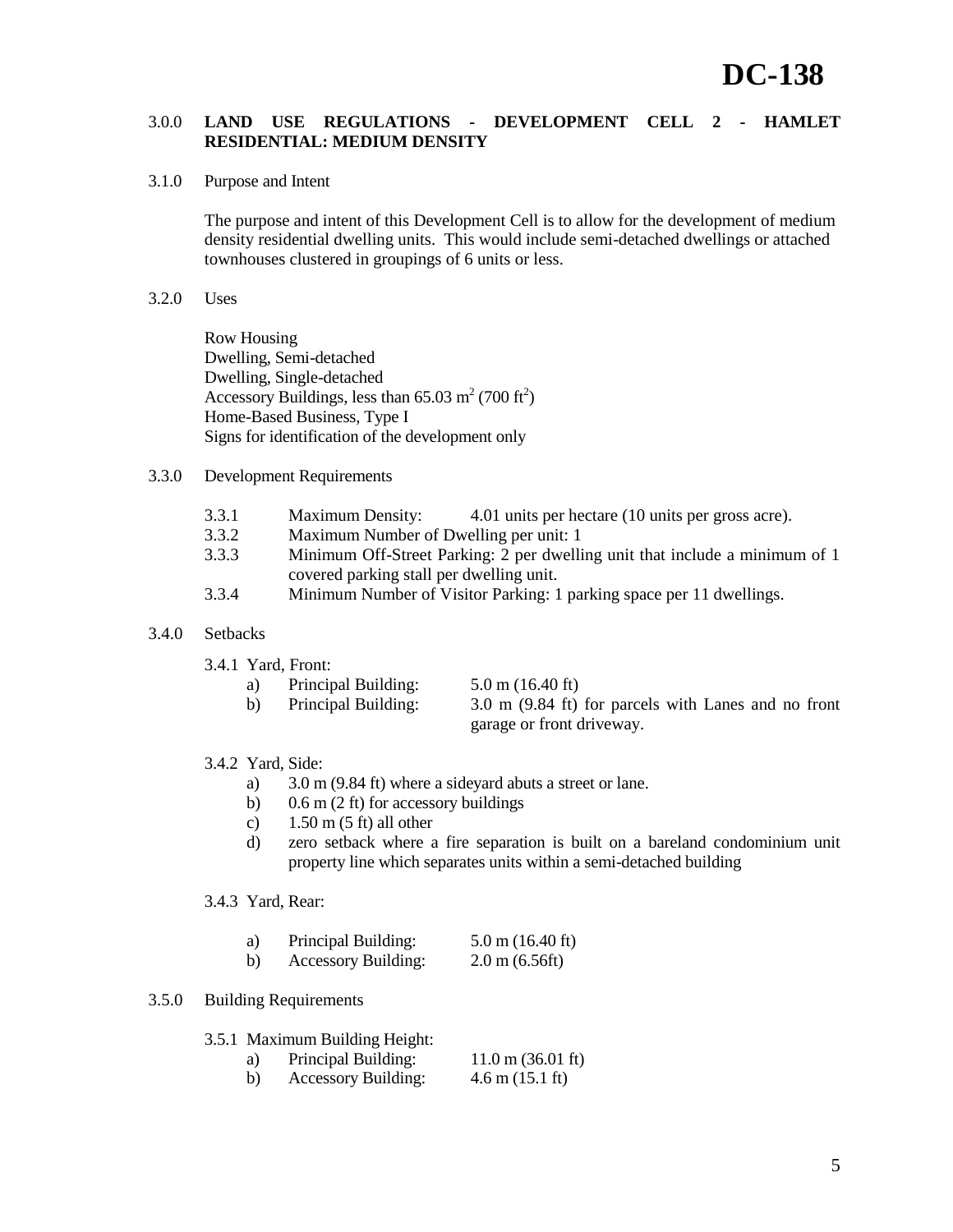3.5.2 Minimum Habitable Floor Area of Dwelling Unit:

| a) | Dwelling, Row Unit:                 | 92.9 m <sup>2</sup> (1000.00 ft <sup>2</sup> ) |
|----|-------------------------------------|------------------------------------------------|
| b) | Dwelling, Semi-Detached Bungalow:   | $110 \text{ m}^2 (1,184.07 \text{ ft}^2)$      |
| C) | Dwelling, Semi-Detached Two-Storey: | $55 \text{ m}^2 (592.03 \text{ ft}^2)$         |
| d) | Dwelling, Single Detached:          | $55 \text{ m}^2 (592.03 \text{ ft}^2)$         |

- 3.5.3 Maximum Number of Accessory Buildings per unit: 1
- 3.5.4 Site Coverage:
	- a) Maximum Total Site Coverage (All Buildings): 55%
	- b) Maximum Coverage of Accessory Buildings: 10%

## 3.6.0 Special Regulations

- 3.6.1 Design techniques including, but not limited to, the use of sloped roofs, variations in building setbacks and articulation of building facades, shall be employed in order to minimize the perception of massing of the building when viewed from adjacent residential area and roadways to the satisfaction of the Development Authority;
- 3.6.2 The driveway connecting a garage (attached and/or detached) to a road shall be a minimum length of  $6.5$  meters  $(21.33 \text{ ft})$  when measured from the back of a curb or back of sidewalk.
- 3.7.0 Landscaping, Lighting and Amenity Space
	- 3.7.1 To ensure that a high standard of appearance and a sensitive transition to the surrounding land users are achieved, a detailed Landscaping plan for the entire site shall be submitted to and approved by the Development Authority.
	- 3.7.2 Any exterior lighting of the site shall be designed so that the lighting is directed away from the adjacent residential development and the intensity of illumination shall not extend beyond the boundaries of the site;
	- 3.7.3 A minimum of 27.5 m<sup>2</sup> (296 ft<sup>2</sup>) of Amenity Area per dwelling shall be provided and be developed as communal recreational space and is to be located and designed to serve as space for the active or passive recreation and enjoyment of the occupants of this residential development.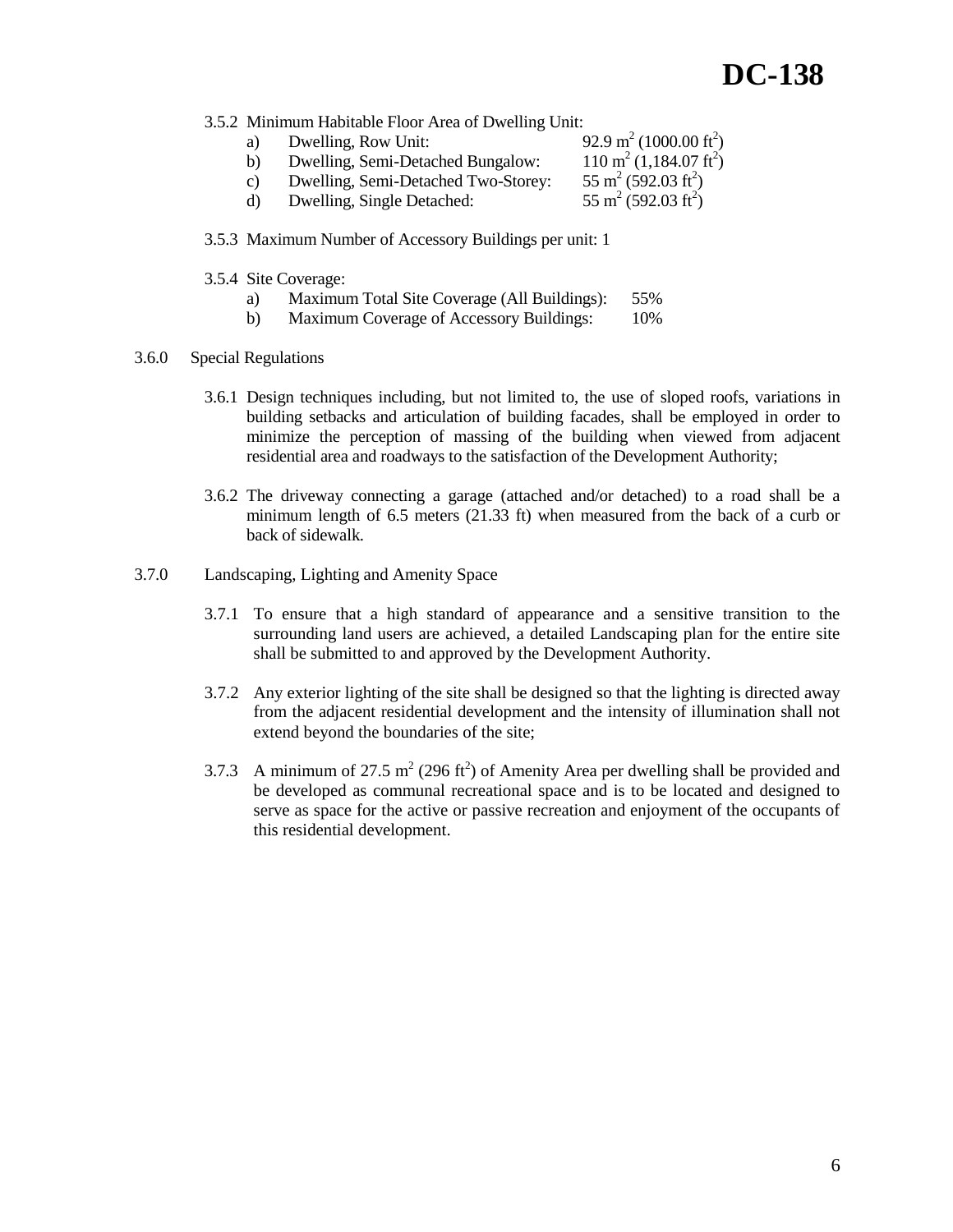# **4.0.0 LAND USE REGULATIONS – BUSINESS PARK DEVELOPMENT CELL 3 (SECTION A and B)**

#### 4.1.0 Purpose and Intent

The purpose and intent of this Development Cell is to allow for the development of a mix of light industrial and commercial uses within a comprehensively planned campus-like setting. Additional uses secondary to office and light industry activity are permitted to provide services to on-site employees and the surrounding local community. A high quality visual appearance is required for this development cell, including, but not limited to, landscaping and screening, and consideration of visual impacts to adjacent land uses.

To ensure that transitions to adjacent uses and compatibility with the neighbourhood is addressed this Business Park Cell has been divided into two sections – A and B. The lots in Section A are adjacent to residential uses and the school with uses and regulations that differ from Section B.

## 4.2.0 Uses - Section A

Accessory Buildings Indoor Participant Recreation Services **Offices** Religious Assembly Banks and Financial Institutions Kennels (no outdoor runs) Animal Health care Services, Small Animal Laboratories Commercial School or College Restaurant/Coffee Shop Private Clubs and Organizations Child Care Facilities Government Services Health Care Services Specialty Food Store Signs

#### 4.3.0 Uses – Section B

Accessory Buildings General Industry Type 1 Indoor Participant Recreation Services Outdoor Participant Recreation Services **Offices** Motor Vehicle Sales and Service Religious Assembly Farmers Markets and Flea Markets Banks and Financial Institutions Hotels and Motels Kennels (no outdoor runs) Animal Health care Services, Small Animal Laboratories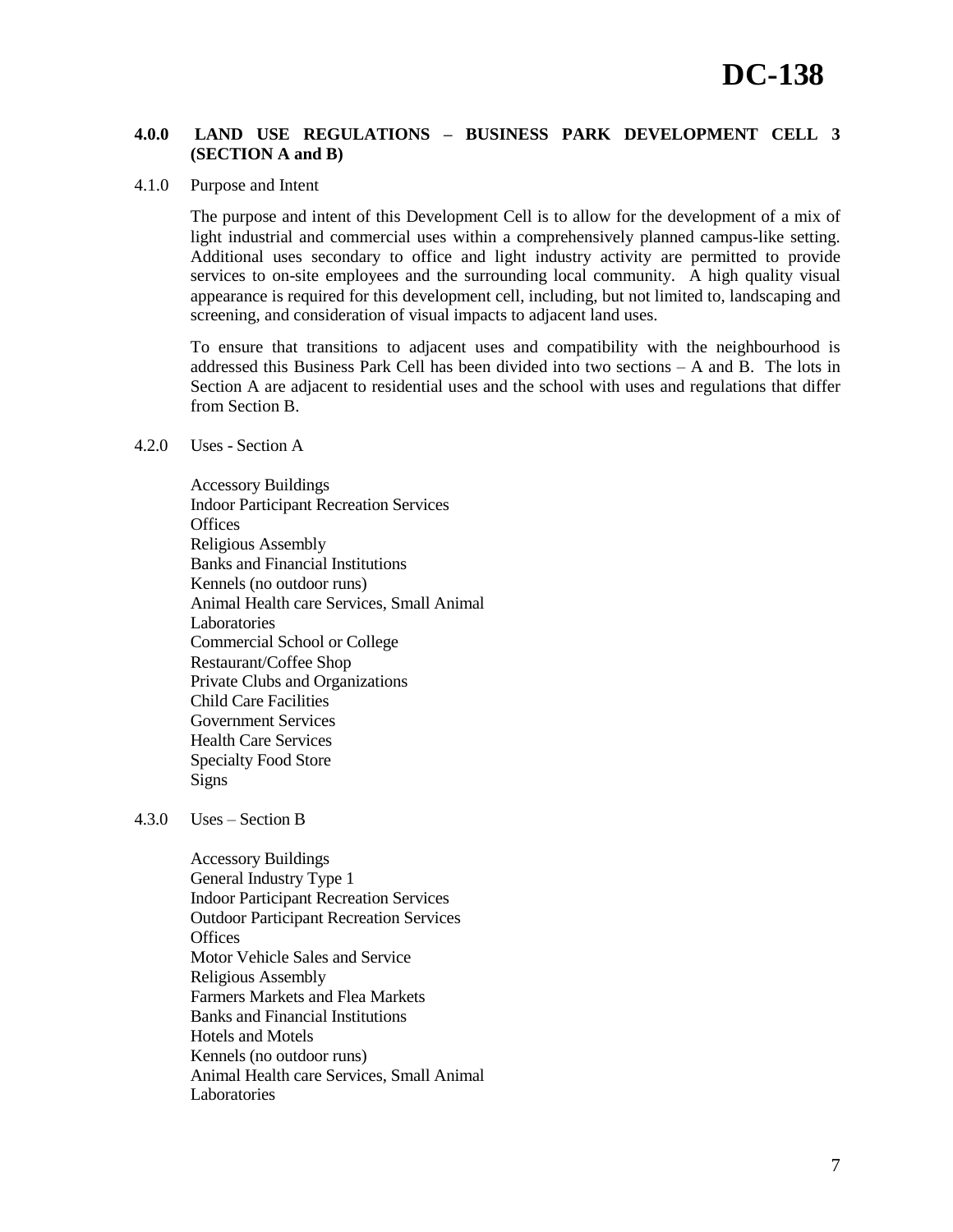# **DC-138**

Commercial School or College Car Wash (internal bays) Commercial Communications facility (Type A) Restaurant/Coffee Shop Private Clubs and Organizations Recycling Collection Point Retail Garden Centre Signs

# 4.4.0 Minimum and Maximum Requirements (Applies to Section A and B)

- 4.4.1 Yard, Front: 6.0 m (19.7ft)
- 4.4.2 Yard, Side: 1.2 m (3.94 ft)
- 4.4.3 Yard, Rear: 6.0 m (19.7 ft)
- 4.4.4 Site Coverage: maximum total site coverage (all buildings): 50%
- 4.4.5 Height of Principal Buildings: 10.0 meters (32.80 ft.)
- 4.4.6 Landscaping
	- a) minimum 10 % of the site shall be landscaped.
	- b) Area "A" shall include a buffer consisting of landscaping, berming and fencing of no less than 15.24 metres (50 feet) shall be provided adjacent to residential uses, measured from the residential property line.
- 4.5.0 Business Park Performance Standards and Development Regulations (Sections A and B)
	- 4.5.1 No use or operation shall cause or create air contaminants, visible emissions or particulate emissions beyond the building that contains the use.
	- 4.5.2 Airborne particulate matter originating from storage areas, yards or roads shall be minimized by landscaping, paving or wetting of these areas or by other means considered appropriate by the County and in accordance with sound environmental practices.
	- 4.5.3 No use shall cause or create the emission of odorous matter or vapour beyond the building that contains the use or operation.
	- 4.5.4 No use shall cause or create the emission of excessive noise or vibrations beyond the building that contains the use or operation.
	- 4.5.5 No use shall cause or create the emissions of toxic matter beyond the building that contains the use. The handling, storage and disposal of any toxic or hazardous materials shall be in accordance with the regulations of any government authority having jurisdiction and in accordance with any Chemical Management Plan that may be required by the County.
	- 4.5.6 Garbage and waste material shall be stored in weatherproof and animal-proof containers located within buildings or adjacent to the side or rear of buildings, which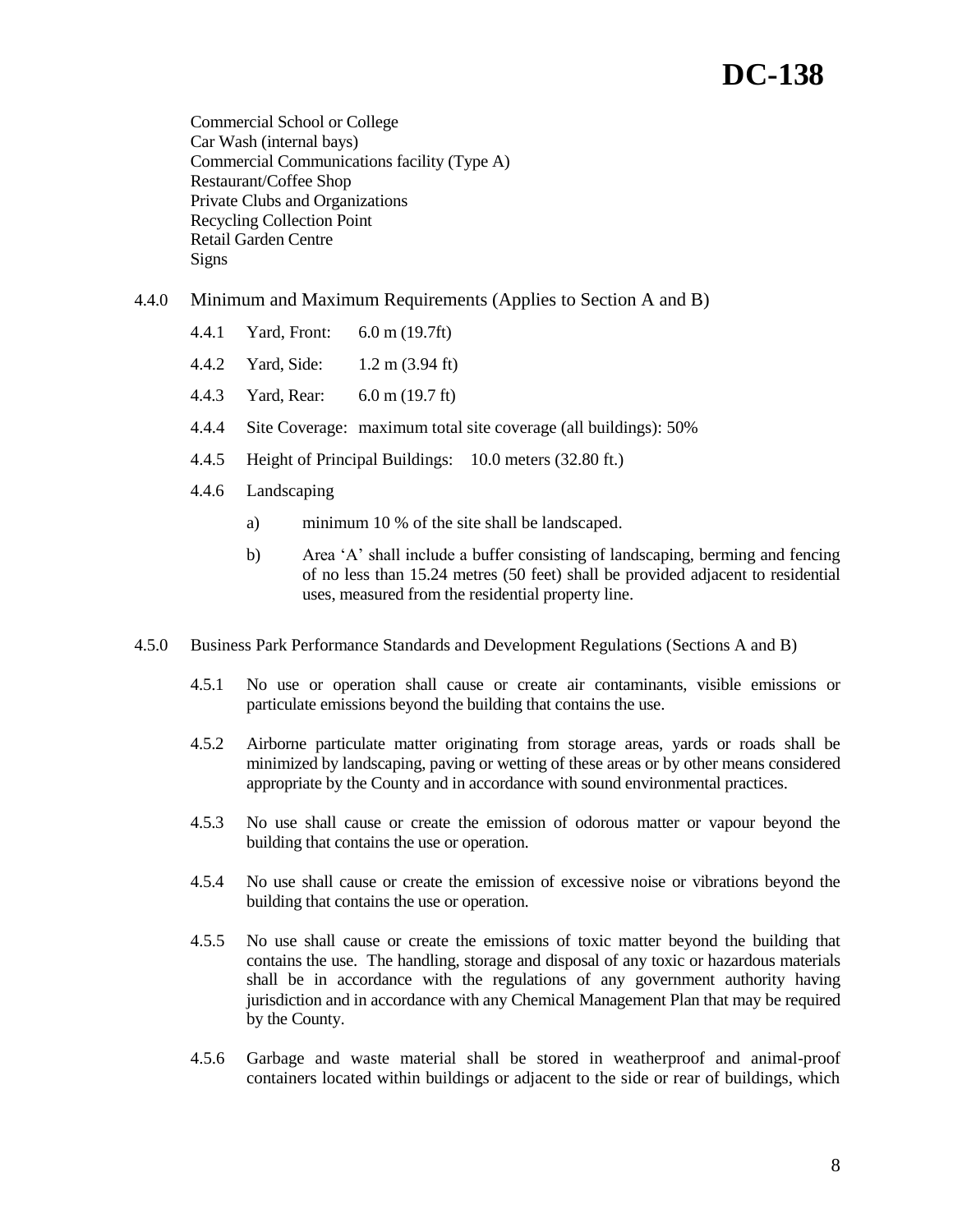shall be screened from view by all adjacent properties and public thoroughfares. Mechanical waste compactors are encouraged.

- 4.5.7 All uses and operations which store or use materials or products which may be hazardous due to their flammable or explosive characteristics shall comply with the applicable fire regulations of the county or the regulations of any other government authority having jurisdiction, and in accordance with any hazard or Emergency Management Plan that may be required by the County.
- 4.5.8 Entrances shall be designed to accommodate the turning movements of trucks and recreational vehicles and shall be positioned to allow for safe and adequate site distances.
- 4.5.9 Parking and loading facilities shall be provided in accordance with the requirements of the Municipality and/or *Land Use Bylaw*. Loading and vehicle servicing areas should be integrated into the site and building architecture and be located to the side or rear of buildings.
- 4.5.10 The size and placement of all signage shall be considered an integral part of site development and a Signage Plan shall be submitted to the County upon application for a Development Permit, and be in accordance with the *Land Use Bylaw* or special district provisions prepared for the site. Temporary signage is prohibited with the exception of temporary signs required during development or building construction.
- 4.5.11 All on-site lighting shall be located, oriented, and shielded to prevent adverse affects on adjacent properties.
- 4.5.12 Landscaping shall be provided for in accordance with a Landscape Plan to be submitted to the Municipality upon application for a Development Permit. The Landscape Plan shall identify the location and extent of landscaped areas proposed for the site.

The following standards apply to all landscaped areas:

- a) Landscaped areas should be provided within front yard setback areas, side yards between the front and rear of the principal building when they are not proposed for vehicular movement and located within a strip adjacent to the front of the principal building.
- b) Existing soft landscaping retained on a site may be considered in fulfilment of the total landscaping requirement.
- c) Except for road right-of-ways, trees shall be planted and maintained in the overall minimum ratio of one tree per 484.39 square feet (45 square metres) of the landscape areas identified in the Landscape Plan.
- d) The quality and extent of the landscaping established on a site shall be the minimum standard to be maintained for the life of the development. Irrigation and maintenance of landscaping shall be detailed in the Landscape Plan.
- e) All plant materials shall be of a species capable of healthy growth in the Municipality and shall conform to the standards of the Canadian Nursery Trades Association for nursery stock.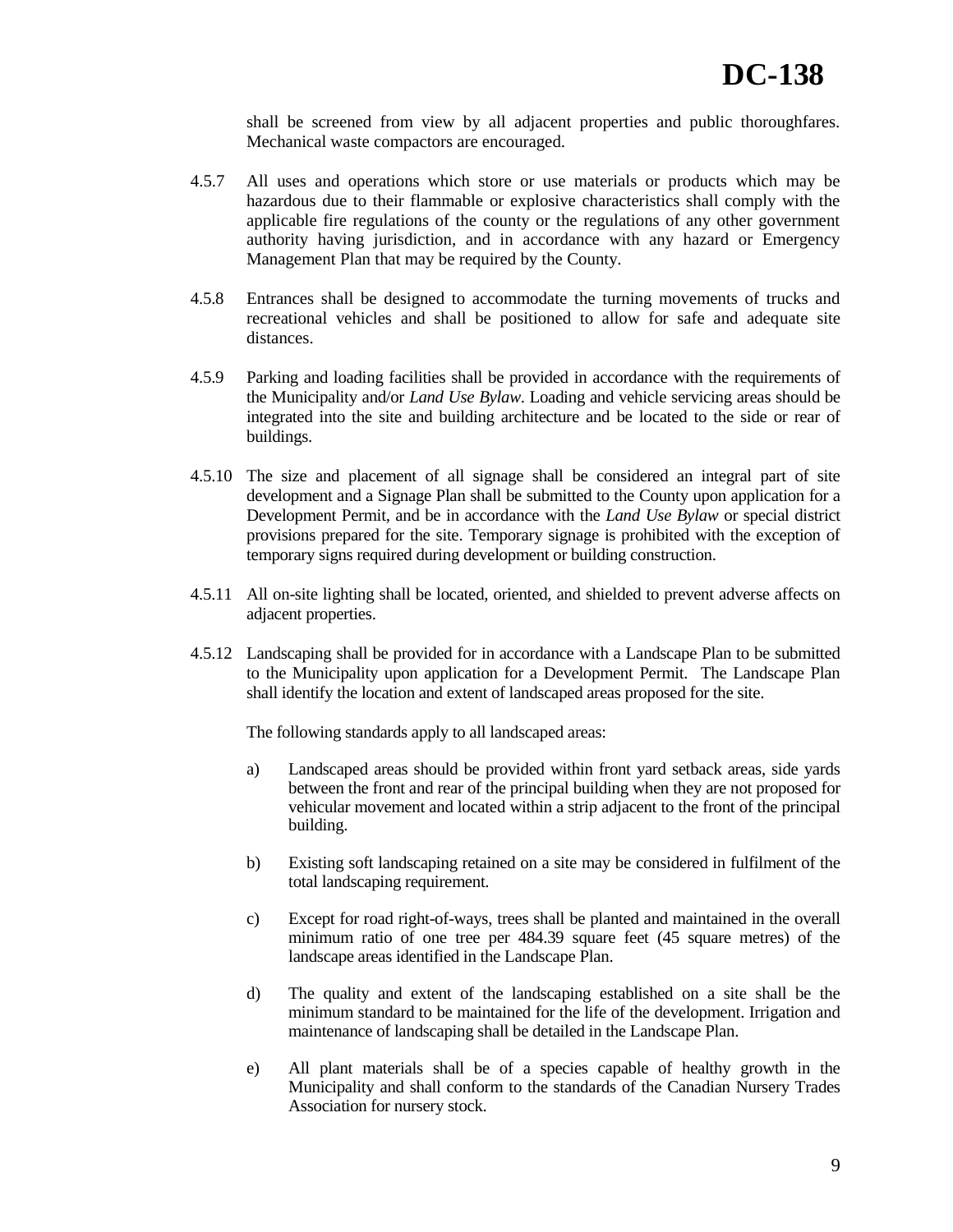- f) The mixture of tree sizes at the time of planting shall contain a minimum of 50 percent larger trees (greater than 2.16 inches [55 mm calliper]).
- g) The minimum size for small deciduous trees shall be 2.0 inches (50 mm) calliper.
- h) The minimum size for small coniferous trees shall be a height of 6.5 feet (2 metres) and for large coniferous trees, a height of 9.8 feet (3 metres).
- i) Coniferous trees shall comprise a minimum proportion of 1/3 of all trees planted and where feasible trees should be planted in clusters or landscape groupings.
- j) Any areas subject to excavation, stripping or grading during construction phases of development that are not identified as a landscaped area in the Landscape Plan shall be seeded to grass.
- 4.5.13 Outside storage, including the storage of trucks, trailers and other vehicles may be permitted adjacent to the side or rear of a building provided such storage areas are not located within a required side or rear yard setback and the storage is visually screened from adjacent non-business land uses.
- 4.5.14 Outside display areas are permitted provided they are limited to examples of equipment, products or items related to the commercial use located on the site containing the display area and are not located within any required setback.
- 4.5.15 The use of fencing on any site should not be permitted, other than for required screening of outside storage, garbage or equipment, or for security purposes, provided it is adjacent to the side or rear of buildings.
- 4.5.16 Antennas, satellite dishes or other similar equipment is not permitted on the roof of any building and shall be located in the rear or side yard and shall not exceed any height restrictions imposed by the County.
- 4.5.17 Crime Prevention Through Environmental Design (CPTED) principles shall be applied to the design of Business Park uses to minimize potentially unsafe conditions. This includes but is not limited to appropriate placement of landscaping materials, signs and parking.
- 4.5.18 Architectural design elements depicting Langdon"s history should be incorporated into the building design.

## **5.0.0 DEVELOPMENT REGULATIONS**

- 5.1.0 No subdivision shall be endorsed, and no Development Permit shall be issued for any purpose, until:
	- 5.1.1 The Owner has submitted a Construction Management Plan completed by a qualified professional engineer licensed to practice in the Province of Alberta, satisfactory to the Municipality, which details amongst other items, erosion, dust and noise control measures and stormwater management during construction.
	- 5.2.0 The Owner has submitted a Storm Water Management Plan prepared by a qualified Professional Engineer licensed to practice in the Province of Alberta in form and substance satisfactory to the County and/or Alberta Environment;
	- 5.2.1 A Final Grading Plan shall be prepared to the satisfaction of the Municipality prior to endorsement of any development cell for registration.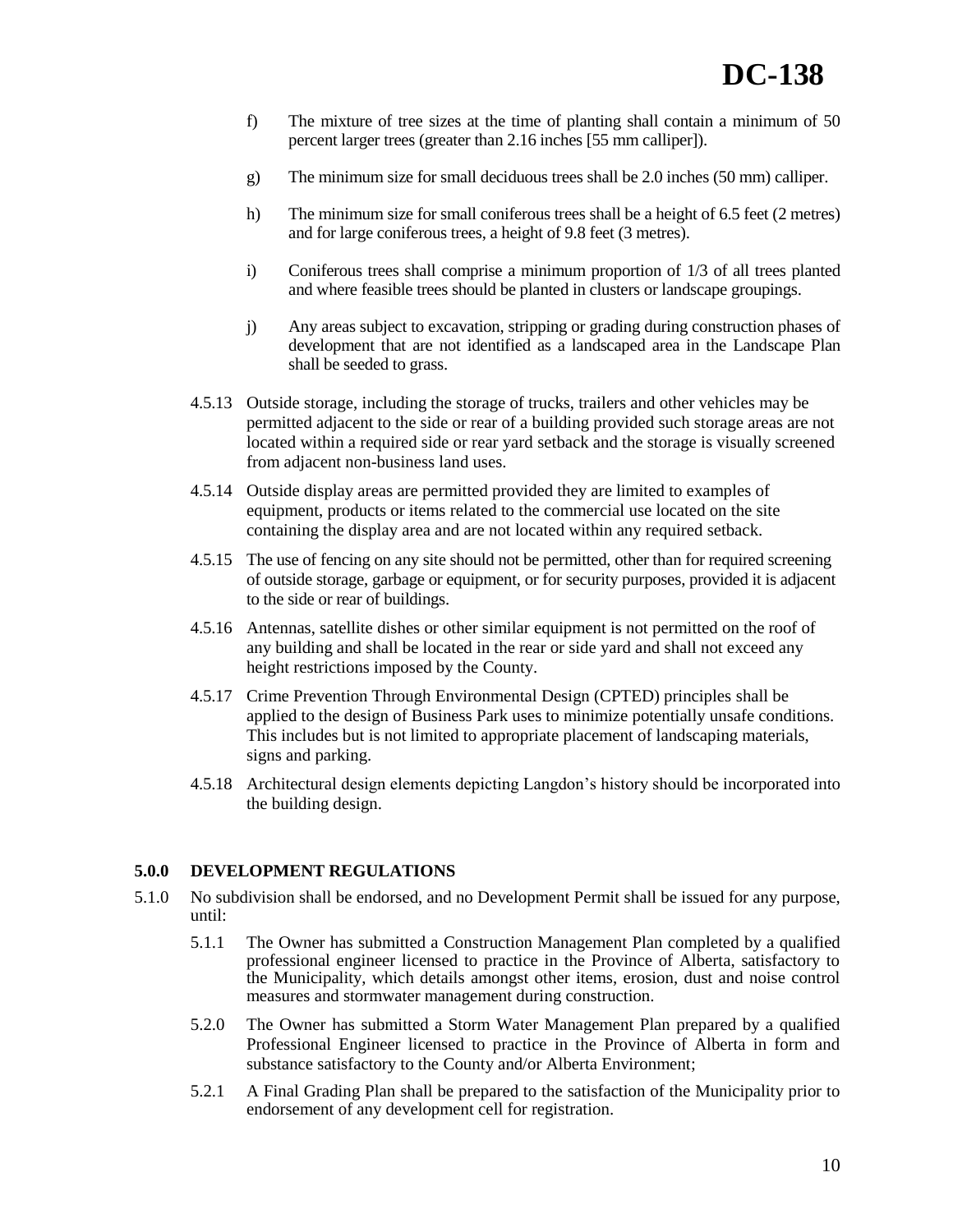5.2.2 All applications for development and building approval within the grading plan area, shall, as a condition of approval, submit "grade verification" to the County. Grade verification shall be prepared by a qualified professional and verify that the elevations at the bottom of footing and maid floor are in compliance with finished grades identified in the Final Grading Plan.

## **6.0.0 DEFINITIONS**

## 6.1.0 **Development** - means:

any excavation or stockpile and the creation of either of them; a building or an addition to, or replacement, or repair of a building

a change of use of land or a building or an act done in relation to land or a building that results in a change in the use of the land or building.

a change in the intensity of use of land or a building or an act done in relation to land or a building that results in a change in the intensity of use of the land or building.

- 6.2.0 **Development Agreement** is an agreement between the Developer and the County specifying development regulations, criteria or conditions necessary to ensure all developments and subdivisions on the land conform to County approvals.
- 6.3.0 **Development Cell** means an area of land contains uses as defined and prescribed by this Bylaw.

## 6.4.0 **Final Grading Plan –** establishes the following:

All grades, existing and proposed, for the area proposed for subdivision;

All cut and fill areas for the area proposed for subdivision;

Maximum and minimum bottom of footing elevations for developments within the area proposed for subdivision;

Maximum and minimum main floor elevations for development within the area proposed for subdivision;

Final elevations for all corners of lots proposed for subdivision and final elevations adjacent to all walls for developments within the area proposed for subdivision; and,

Any other matter deemed appropriate by the County;

- 6.5.0 **Grade Verification –** refers to verification that is prepared by a qualified professional for a building and/or structure under construction within a development area. The grade verification identifies the elevation at the bottom of footing and at the main floor relative to geodetic elevations established in an adopted grading plan and verifying that these elevations are in conformity to the adopted grading plan.
- 6.6.0 **Lands** means the lands as shown on Schedule "A" attached hereto.
- 6.7.0 **Traffic Impact Analysis**  An area specific study that may include, but is not limited to, an analysis and evaluation of the potential impact of a proposed subdivision and/or development on the existing transportation network;
- 6.8.0 **Utilities or utilities, public**  means a system or works used to provide for public consumption, benefit, convenience or use: water or steam; sewage disposal; public transportation operated by or on behalf of the municipality; irrigation; drainage; fuel; electric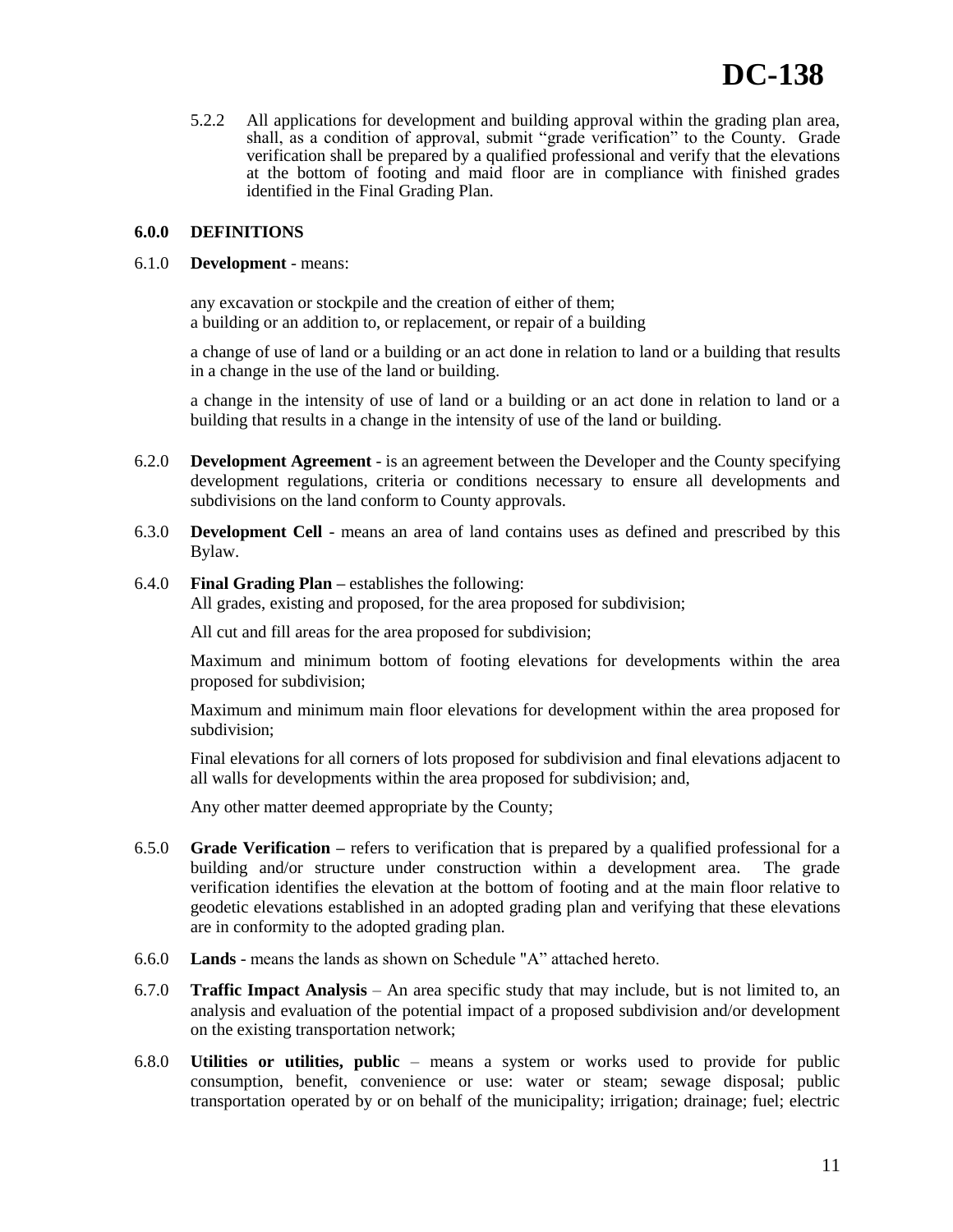power; heat; waste management; telecommunications; residential or commercial street lighting and includes the thing that is provided for public consumption, benefit, convenience or use;

6.9.0 Terms not defined above have the same meaning as defined in Section 9.0.0 of Land Use Bylaw C-4841-97.

# **7.0.0 IMPLEMENTATION**

7.1.0 This Bylaw comes into effect upon the date of its third and final reading thereof.

# **Division: 4**

# **File:03223001-2005-RV-105**

First reading passed in open Council, assembled in the City of Calgary, in the Province of Alberta, on Tuesday July 28, 2009, on a motion by Councillor Rheubottom.

Second reading passed in open Council, assembled in the City of Calgary, in the Province of Alberta, on Tuesday September 22, 2009, on a motion by Councillor Rheubottom.

Third reading passed in open Council, assembled in the City of Calgary, in the Province of Alberta, on Tuesday September 22, 2009, on a motion by Councillor Boehlke.

REEVE OR DEPUTY REEVE MUNICIPAL SECRETARY

\_\_\_\_\_\_\_\_\_\_\_\_\_\_\_\_\_\_\_\_\_\_\_\_\_ \_\_\_\_\_\_\_\_\_\_\_\_\_\_\_\_\_\_\_\_\_\_\_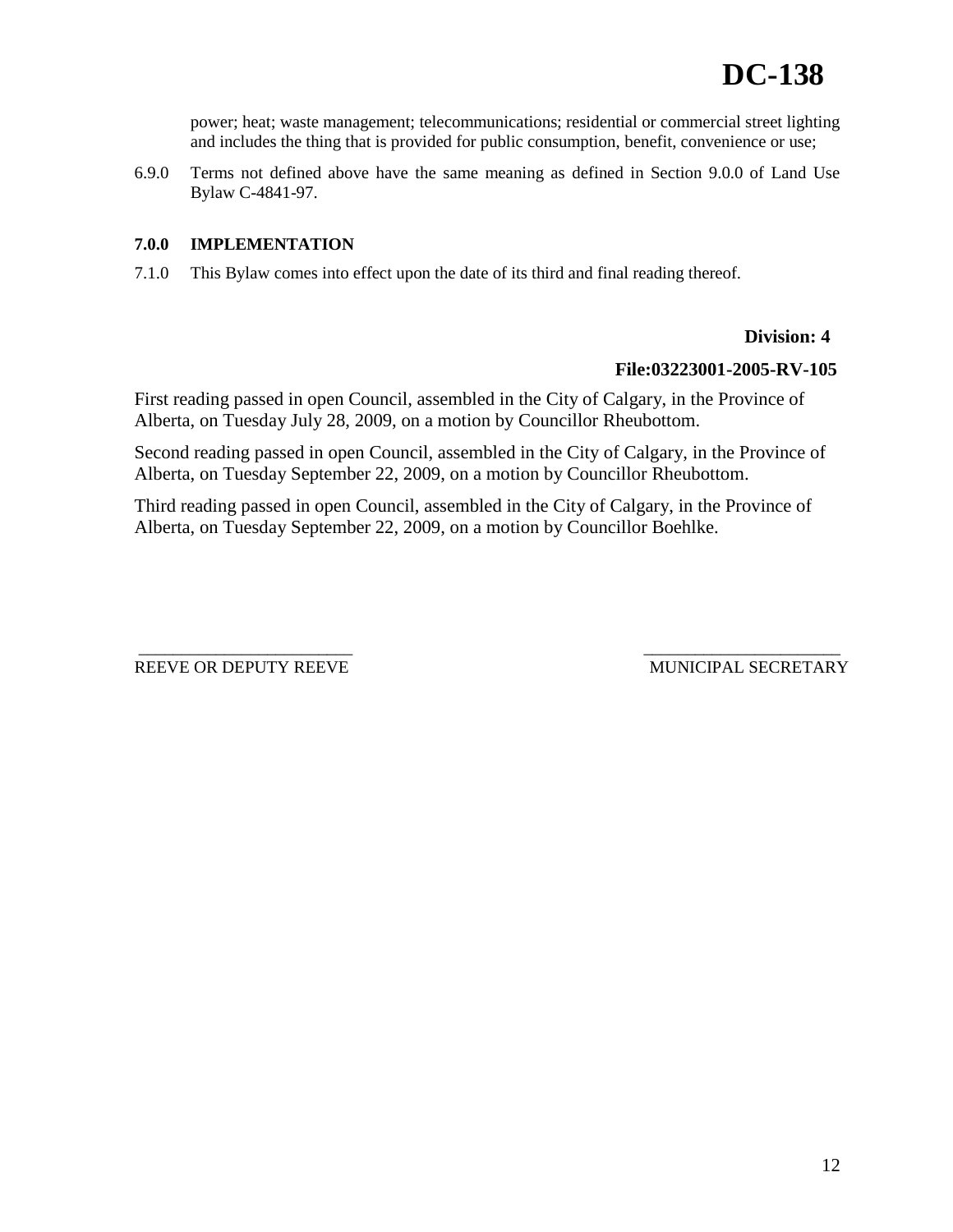